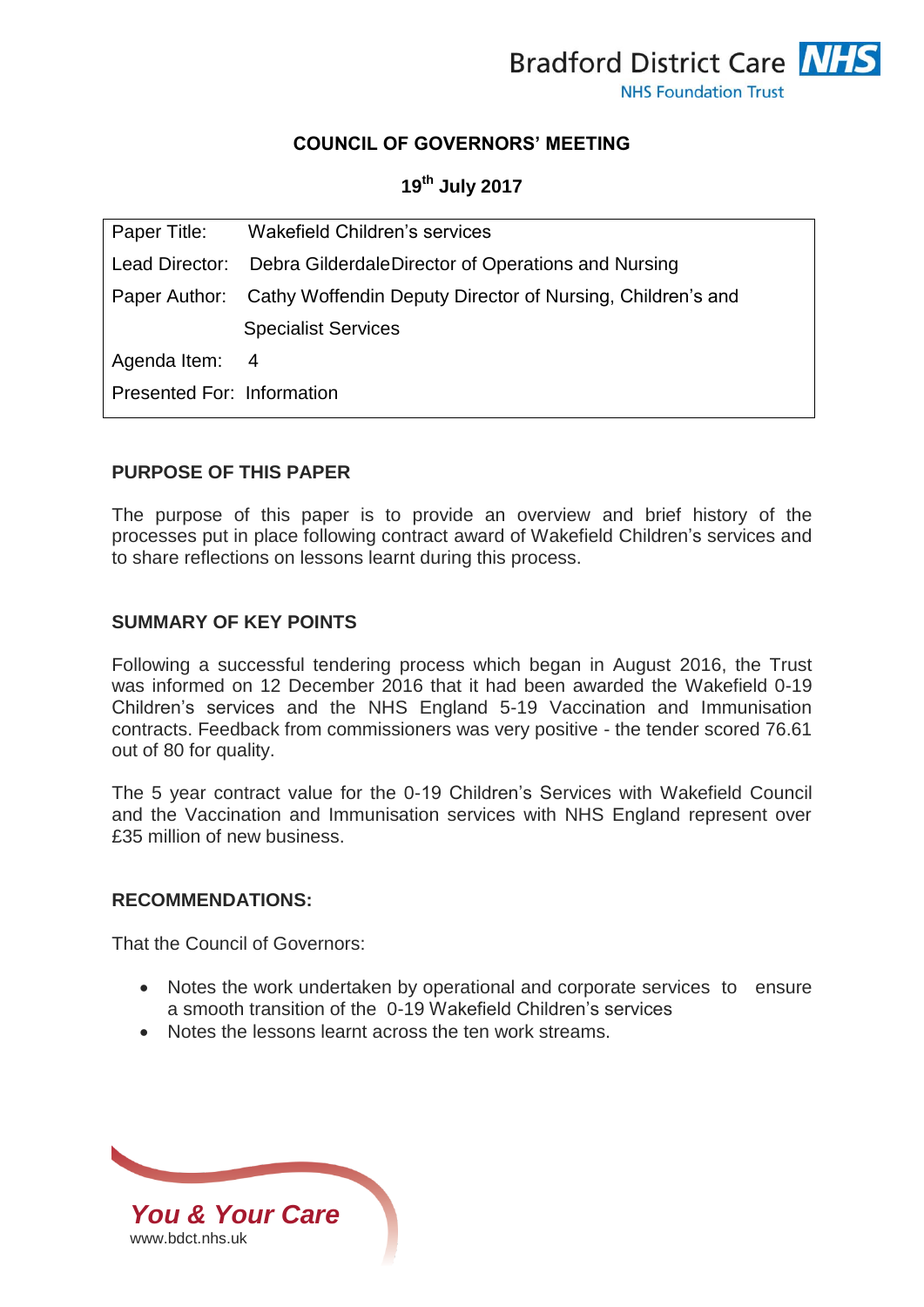# **Background**

One of the Trust's three strategic aims is to **secure funding for new or expanded services.** Consistent with this ambition and building on successful local redesign and commissioner engagement in Bradford, a small team was established in August 2016 to compete in a competitive tendering process for children's services within Wakefield.

Following a Commissioner Clarification meeting on the  $4<sup>th</sup>$  November 2016, the Trust received confirmation of contract award from two commissioners on the 12th December 2016:

- NHS England for Children and Young people service 5-19 Vaccination and Immunisation service , and
- Wakefield Council for the 0-19 health Visiting , School Nursing and Family Nurse Partnership Services

Both contracts were awarded for three years with the possibility of a further two year extension, based on satisfactory performance. The five year contract is worth over £35 million of new business and is the first contract to be secured of this size.

Following receipt of Commissioners notification of contract award, an implementation team was established to oversee the smooth transition of these services with Cathy Woffendin, Deputy Director of Nursing, Children's and Specialist Services as the overall project lead. The implementation team met on a weekly basis and identified 10 key workstream areas:

- 1. Contract Mobilisation and scope
- 2. Performance reporting
- 3. Workforce planning, HR and TUPE transfer
- 4. Communications and Engagement
- 5. Informatics, telephony and clinical systems
- 6. Clinical model/service delivery
- 7. Estates
- 8. Finance and payroll
- 9. Quality and governance
- 10. Vaccinations and Immunisation

Each work stream had an identified lead with responsibility to develop, maintain and implement a detailed mobilisation plan. Each individual work stream plan fed into an overarching high level implementation plan and highlight report for the Executive Management Team (EMT). Any areas of concern were escalated to the Director of Operations and Nursing and other relevant Executives. In addition monthly Board reports were completed to provide assurance around progress and robust